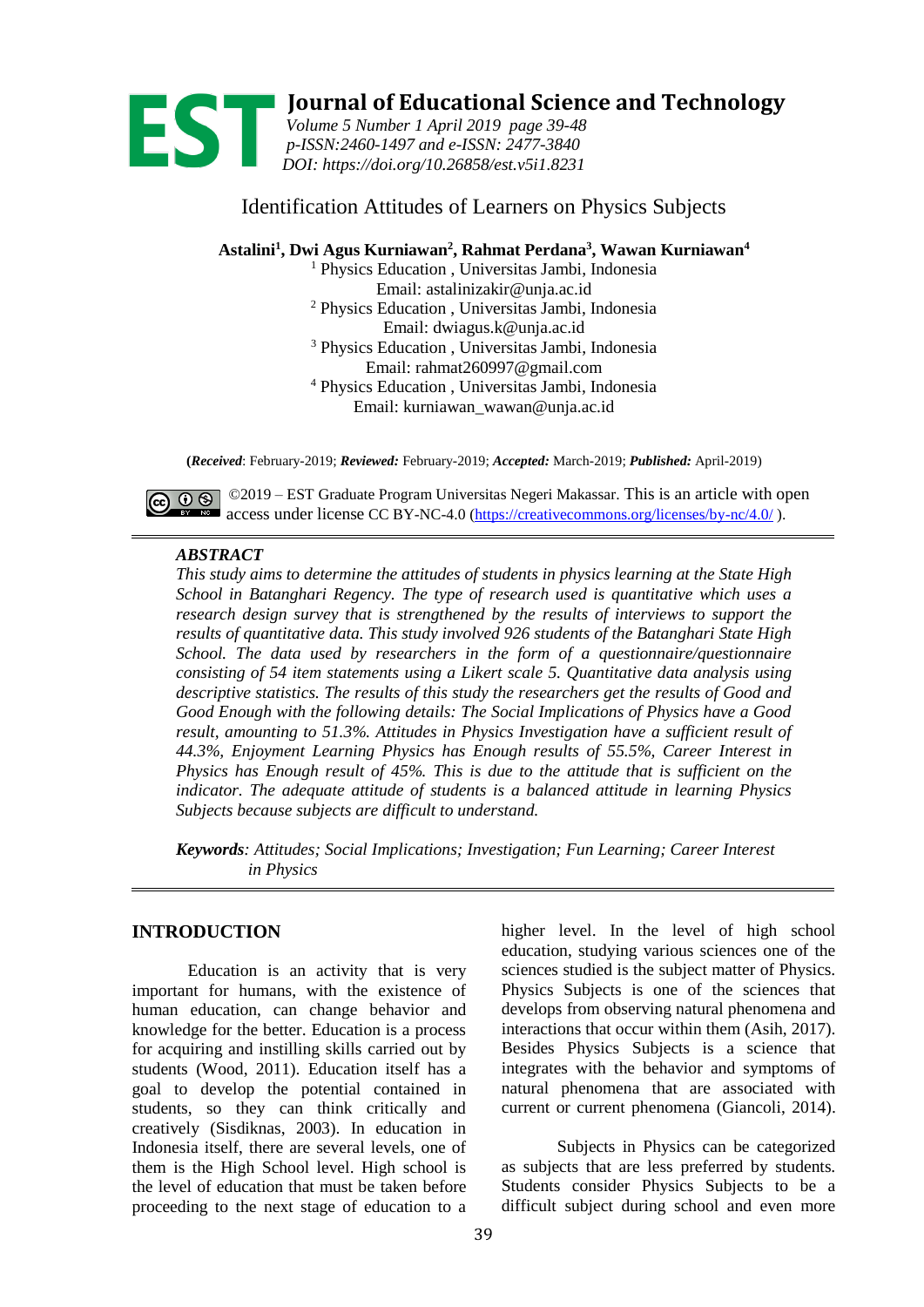difficult when they reach college (Guido, 2013). This is because Physics Subjects are not only reliable in mathematics, but must be reliable in logic too. Physics lessons require strong logic and some basic knowledge of mathematics, based on content analysis and synthesis (Guzel, 2004). In the learning process, especially in Physics Subjects, the attitude of students is very important, because a good attitude will affect what is desired. The attitude that takes place during the learning process is very important in directing human behavior (Rich, 2011). Because, students who have this view will have different attitudes, with students who have more positive views during the learning process. The positive attitude of students in the learning process can affect or improve the learning outcomes of these students, and vice versa (Arsaythamby Veloo, 2015). Therefore, for students who have a positive attitude in learning will influence or improve the learning outcomes of these students.

That attitude comes from within the learner himself, namely the feeling of an object that is shown in feelings of like or dislike. This is consistent with (Nursa'adah, 2016) that attitudes are behavior or actions due to someone's reaction to other people or certain objects. Students who do not like Physics Subjects can be seen from their attitudes and learning outcomes towards Physics Subjects. Attitudes, both negative and positive in learning Physics Subjects, greatly affect learning outcomes in Physics and Science subjects, which is known that students behave negatively towards learning Physics Subjects will make learning now or in the future more difficult (Erdemir, 2009). Lack of positive attitudes that students have, towards Physics Subject lessons resulting in various problems. Students who have a negative attitude towards Physics Subjects will reduce their confidence level and make poor performance results due to lack of information seeking to solve Physics Subject problems (Olasimbo, 2012). If students have a negative attitude towards Physics Subjects, they will also be negative towards Physics Subject teachers (Guido, 2013). The students' positive attitude towards the eyes of Physics Subjects will be integrated with the Social Implications of Physics Subjects, scientific attitudes, learning pleasure in Physics Subjects, interest in increasing time to study Physics Subjects, and interested in a career in Physics Subjects.

The social implications of Physics

Subjects show how the effects or effects of Physics Subjects on social life. This can be in the form of attitudes towards social benefits and issues of progress and scientific research (Welch, 2010). The social implications of Physics Subjects themselves have benefits for each student because they will form independence and cooperation in the learning process. A concept that understands someone as an individual who is independent, independent and independent (Kuukkanen, 2012). For example in a discussion group or practicum a material, students are required to work together, get to know each other's personal learners and regulate the equal distribution of work for each individual, both in terms of ability or expertise, implement it independently and account for the results. The form of independence of students can also be seen from the execution of assignments or homework given by the teacher as well as how students add insight through enrichment and other sources (internet).

The attitude towards investigations in Physics Subjects contains the perceptions of students about the way or action in solving problems or problems in the Eye of Physics. In studying Physics Subjects, students usually conduct investigations, both in class and in the lab. Although it covers traditional science processes, the inquiry also refers to the incorporation of these processes with scientific knowledge and reasoning and critical thinking (Lederman, et al, 2013). Students develop confidence during school that in order to get conclusions, step by step is needed which must be followed in a scientific method, this is how scientists produce new knowledge (Moeed, 2013). Forms of Physics Subject investigation in class can be seen from the steps of how students answer a question, namely by observing an illustrated picture of an event, collecting and classifying known data, interpreting and analyzing it using an appropriate formula for problem solving. When in the laboratory, the study of Physics Subjects by students can be seen from how students obtain experimental data, namely by observing and deciding which tools need to be used, making hypotheses, taking or collecting data based on appropriate procedures to prove hypotheses, measure objects, analyze data the experiment then concludes the results and compares the data with the theory.

The pleasure that students have is because these students have a positive attitude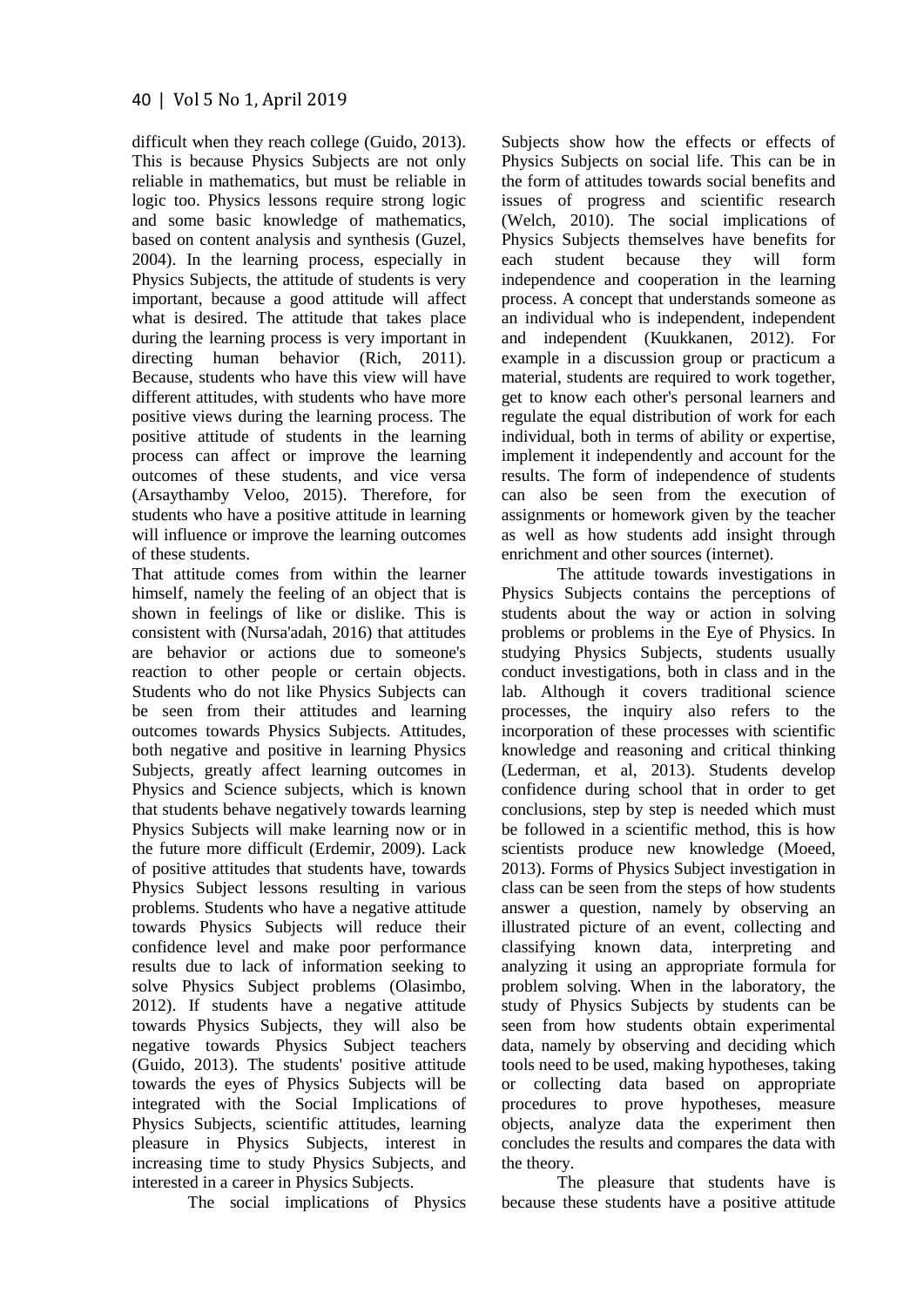when the learning process takes place. The pleasure of these students when learning will have a more intensive character when learning (Manasi, 2015). If students have a happy feeling when studying Physics Subjects, it can affect the learning outcomes of their Physical Subjects. Learning outcomes of Physics Subjects are well influenced by the enjoyment of learner's science, and pleasure provides a predictive effect of value in science learning (Ainley, 2011). Students who love learning Physics Subjects will have high curiosity, towards those subjects rather than other lessons. This high curiosity is influenced by several factors, one of which is a comfortable classroom. Comfortable classrooms can develop students' skills and enhance the learning pleasure of Physics Subjects (Rawatee Maharaj-Sharma, 2017).

The attitude of learners to learning Physics Subjects refers to feelings of excitement or attraction of students in learning Physics Subjects (Esther Agunbiade, 2017). The learning outcomes of Physics Subjects and the attitude of students themselves will influence students to be interested in a career in the field of Physics Subjects. If students behave negatively towards Physics Subjects, the Students have no interest in a career in Physics Subjects. Positive attitudes and interests in Physics Subjects will lead to future careers in the field of Physics Subjects will increase (Welch, 2010). Because of the difficulties in the subject matter of Physics Subjects, it causes students not to be interested in a career in the field of Physics Subjects. Many students who have Physics Subjects are boring and for a career in Physics, Subjects is a hard job (Arsaythamby Veloo, 2015). One that affects students to get a career in the field of Physics is the interest or interest of the students themselves. Therefore, to improve students in a career in the field of Physics Subjects need to pay attention to their interests, which interest greatly affects the achievement of career and personal life (Arslan, 2015).

Attitudes are very important in the process of learning. Because if students have a negative attitude towards Physics Subjects, they will also be negative towards Physics Subject teachers (Guido, 2013). Therefore, the teacher must know how the attitudes of students that occur during the learning process because by knowing the attitudes of students, the teacher can improve the design of learning in the classroom, in accordance with the abilities that students have. One of the attitudes of students,

which needs to be considered by a teacher is a scientific attitude. Trumper (2006) scientific attitudes greatly influence the learning process that involves the attitude of students. Students who have a scientific attitude that will be high will help the process of learning science and Physics Subjects get better. This is because scientific attitudes can form students to think creatively and critically.

The purpose of this study was to find out the attitudes of students towards learning Physics Subjects in high schools precisely in SMA Batanghari district. The attitude indicators include the Social Implications of Physics Subjects, Attitudes towards Investigations in Physics Subjects, pleasure in learning Physics Subjects, and career interest in Physics Subjects. The findings of this study can contribute to improving students' attitudes towards learning Physics Subjects.

# **METHOD**

The research design used by researchers is quantitative research that uses the research design is survey research. Survey research is a procedure in quantitative research where researchers administer surveys to a sample or to the entire population used to describe population attitudes, opinions, behaviors, or special characteristics (Creswell, 2012: 752). The design of this study was applied because it was in accordance with the objectives of the study, where the aim was to find out the Attitudes of High School Students to the Subjects of Physics. The sample that the researchers used came from 926 Students consisting of 5 high schools located in Batanghari Regency. With the details of each school: 1. SMAN 1 Batanghari as many as 281 Students with male participants 119 people and female students as many as 162 people, 2. SMAN 5 Batanghari as many as 126 students with male students 58 people and Female students as many as 68 people, 3. SMAN 6 Batanghari as many as 225 students with male students 87 people and female students 138 people, 4. SMAN 8 Batanghari as many as 141 students with male students as many as 32 people and Female students as many as 109 people and SMAN 10 Batanghari as many as 153 students with male students as many as 57 people and female students as many as 96 people. In this study, the researchers used purposive sampling. Purposive sampling is a sampling technique based on the criteria of the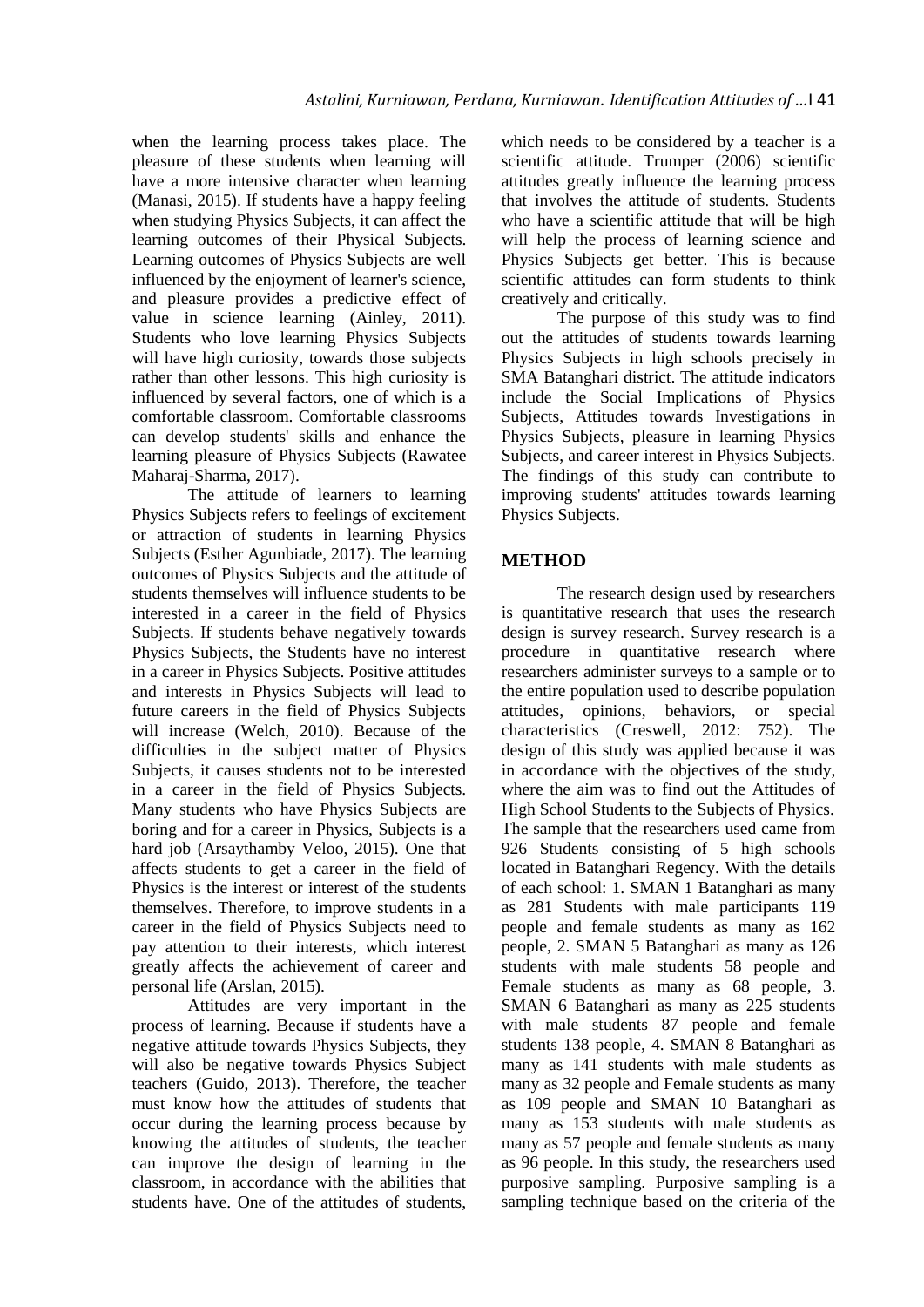researcher (Kerlinger, 2014). The criteria of the researchers are Accredited Schools, with an age limit of 15 to 17 years.

This study uses a questionnaire instrument, the questionnaire was adopted from the research of Rio Darmawangsa (2018) which has 54 valid statements with Cronbach Alpha values of 0.9. The statement has 7 indicators, in this study, researchers used 4 indicators using a 5 (five) Likert scale (for positive statements Strongly Disagree having a score of 1, Disagree having a score of 2, Neutral having a score of 3, Agree having a score of 4 and Very Agree 5. For negative statements Strongly Disagree has a score of 5, Disagree has a score of 4, Neutral has a score of 3, Agree has a score of 2 and Strongly Agree has a score of 1). Interviews use semistructured interview types.

Data analysis, in this study using quantitative analysis data using the SPSS program to look for descriptive statistics, descriptive statistics are a description or presentation of large amounts of data, in this case in the form of summary frequencies, for example mode, mean, median, minimum, maximum and standard deviation (Cohen, Manion & Morrison, 2007). Followed by interviews intended to strengthen the results of quantitative data. The steps in the interview can be seen as follows: (1) to calculate frequencies such as ideas, themes, pieces of data and words. (2) pay attention to patterns and themes. (3) try to make good data, using intuition to reach conclusions. (4) do groups arrange items into categories, types, behaviors, and classifications? (5) create a metaphor that uses figurative and connotative language rather than literal and denotative language, animates data, thereby reducing data, making patterns, harmonizing data, connecting data with theory. (6) separating variables to decipher, differentiate and 'dismantle' ideas, namely moving from drive to integration and blurring data. (7) surrender specifically into the general, carrying a large number of variables under a small number (often) of unobserved hypothetical variables. (8) identify and record relationships between variables. (9) find intervening variables: look for other variables that seem to 'block' calculations for what is expected to be a strong relationship between variables. (10) build a logical chain of evidence: record causality and make conclusions. (11) Creating conceptual/theoretical coherence: moves from a metaphor to construct a theory to explain phenomena (Cohen, Manion & Morrison, 2007).

# **RESULTS AND DISCUSS**

## **Results**

## *Social Implications of Physics Subjects*

On the social implications of High School Students on Physics Subjects we can see the results from questionnaires that have been distributed, with results such as table 1:

|              | Classification |       | Standard  | Mean  | Modus | Median | Min | Max | $\%$ |
|--------------|----------------|-------|-----------|-------|-------|--------|-----|-----|------|
| Interval     | Attitude       | Total | deviation |       |       |        |     |     |      |
| $5 - 8$      | Not Very       |       |           |       |       |        |     |     | 0.3  |
|              | Good           |       |           |       |       |        |     |     |      |
| $9 - 12$     | Not Good       | 19    |           |       |       |        |     |     | 2.3  |
| $13 - 16$    | Enough         | 218   | 2.85      | 18.34 | 17    | 18     | 8   | 25  | 23.1 |
| $17 - 20$    | Good           | 475   |           |       |       |        |     |     | 51.3 |
| $21 - 25$    | Very Good      | 213   |           |       |       |        |     |     | 23   |
| <b>TOTAL</b> |                | 926   |           |       |       |        |     |     | 100  |

**Table 1** Social Implications Indicators of Physics Subjects of Students in Batanghari High School

In table 1, it was obtained from 926 respondents who had filled out the questionnaire and were processed using the SPSS program. Then the results are as follows: standard deviation 2.85, mean 18.34, mode 17, median 18, min 8, and max 25. A total of 51.3% of (475 of 926) Students are in a good category and 23.1% of (213 of 926) Students categorized very good, with a maximum score of the overall statement is 25. This shows that most students recognize the implications of Physics Subjects in their social life. A total of 23.1% of (218 out of 926) sufficiently categorized students means that students are still confused about the role of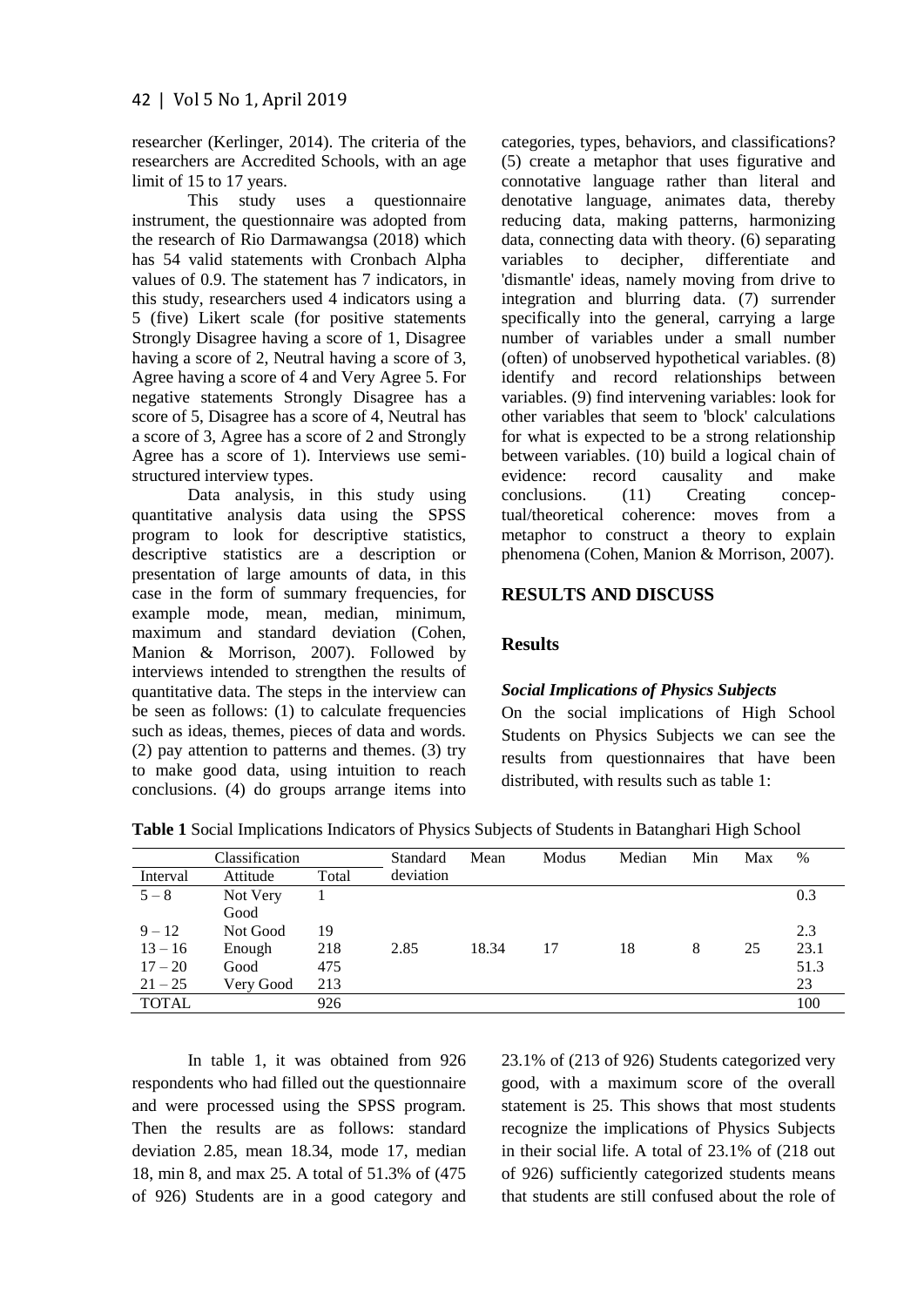Physics Subjects in technological progress. Whereas 2.3% of (19 out of 926) students are categorized as not good, this shows the students do not understand the good implications for their social life.

## *Attitudes in Investigating Physics Subjects*

The results of the questionnaire that have been disseminated for indicators Attitudes in the investigation of physics subjects for high school students can be seen in table 2 below:

**Table 2** Indicators of Attitudes in Investigation of Physics Subjects of Students in Batanghari High School

|              | Classification |       | Standard  | Mean  | Modus | Median | Min | Max | $\%$ |
|--------------|----------------|-------|-----------|-------|-------|--------|-----|-----|------|
| Interval     | Attitude       | Total | Deviation |       |       |        |     |     |      |
| $9 - 16$     | Not Very       | 0     |           |       |       |        |     |     | 0    |
|              | Good           |       |           |       |       |        |     |     |      |
| $17 - 24$    | Not Good       | 31    |           |       |       |        |     |     | 3.3  |
| $25 - 32$    | Enough         | 410   | 4.38      | 30.98 | 31    | 31     | 17  | 43  | 44.3 |
| $33 - 40$    | Good           | 410   |           |       |       |        |     |     | 44.3 |
| $41 - 48$    | Very Good      | 75    |           |       |       |        |     |     | 8.1  |
| <b>TOTAL</b> |                | 926   |           |       |       |        |     |     | 100  |

In table 2, it was obtained from 926 respondents who had filled out the questionnaire and were processed using the SPSS program. Then the results are as follows: standard deviation of 4.38, mean 30.98, mode 31, median 31, min 17 and max 43. As many as 44.3% of (410 of 926) Learners have the Enough category. But for students who are categorized as good overall based on acquisition data analysis, which is as much as 44.3% of (410 of 926) Students, and 8.1% of (75 of 926) Students are very good categorized. Whereas the attitude of the Learners to the Poorly categorized Physics Subject is 3.3% of (31 of 926) Students. The maximum score achieved is 43 and the minimum score is 17. This explains that

generally, the students have behaved well on the attitude indicators in the investigation of the usual Physics Subjects. But some students also do not like to solve problems themselves but ask experts or other alternatives. This also means the attitude of the students in Physics Subject investigations is classified as standard and ordinary and not too influential on the development of learning.

#### *Fun in Learning Physics Subjects*

The results of the questionnaire that has been processed about learning pleasure Physics Subjects can be seen in table 3:

**Table 3** Indicators of the attitude of students' enjoyment of Physics Subjects in Batanghari High **School** 

|              | Classification |       | Standard  | Mean | Modus | Median | Min | Max | $\%$ |
|--------------|----------------|-------|-----------|------|-------|--------|-----|-----|------|
| Interval     | Attitude       | Total | Deviation |      |       |        |     |     |      |
| $10 - 18$    | Not Very       | 25    |           |      |       |        |     |     | 2.3  |
|              | Good           |       |           |      |       |        |     |     |      |
| $19 - 27$    | Not Good       | 134   |           |      |       |        |     |     | 16.8 |
| $28 - 36$    | Enough         | 510   | 6.47      | 32.3 | 31    | 32     | 10  | 50  | 55.5 |
| $37 - 45$    | Good           | 232   |           |      |       |        |     |     | 22.7 |
| $46 - 54$    | Very Good      | 25    |           |      |       |        |     |     | 2.7  |
| <b>TOTAL</b> |                | 926   |           |      |       |        |     |     | 100  |

In table 3, it was obtained from 926 respondents who had filled out the questionnaire and were processed using the SPSS program. Then the results are as follows: Mean 32.3, Mode 31, Median 32, Minimum Score 10, Maximum Score 50 and Standard Deviation of 6.47. The more dominant respondents chose

enough as much as 55.5% of (510 from 926) Students, then good at 22.7% of (232 from 926) Students and very good at 2.7% of (25 out of 926) Students, for non-good categories of 16.8% of (134 of 926) Students and Very Bad at 2.3% of (25 out of 926) Students.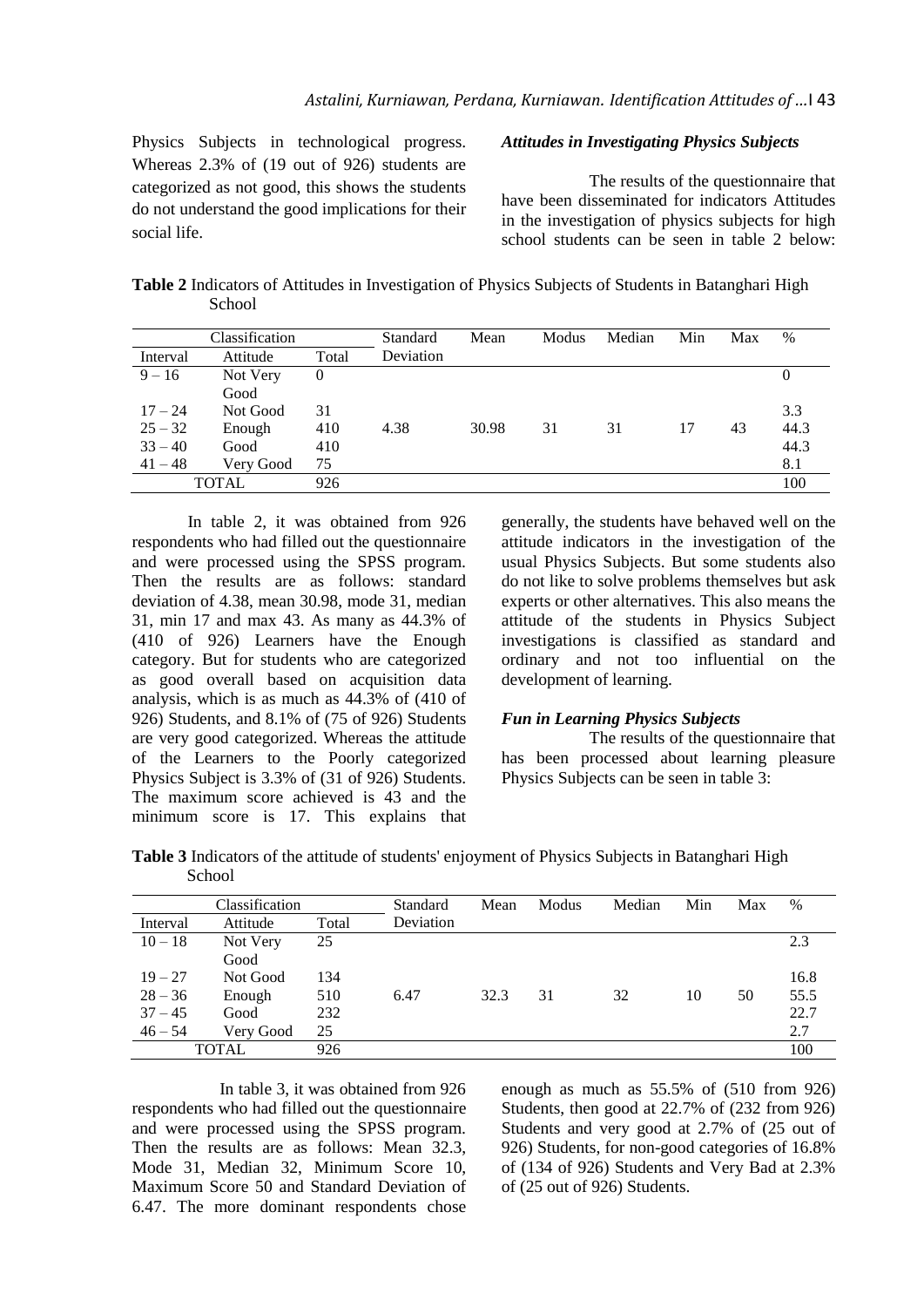### *Career Interest in Physics Subjects*

|    |  |       | Career Interest in Physics Subjects can be seen |  |  |
|----|--|-------|-------------------------------------------------|--|--|
| 1n |  | table |                                                 |  |  |

The results of the questionnaire that has been processed regarding indicators about

**Table 4** Attitude Indicators of students' interest in a career in Physics Subjects at Batanghari Public High School

|           | Classification |       | Standard  | Mean  | Modus | Median | Min | Max | %              |
|-----------|----------------|-------|-----------|-------|-------|--------|-----|-----|----------------|
| Interval  | Attitude       | Total | Deviation |       |       |        |     |     |                |
| $10 - 17$ | Not Very       | 11    |           |       |       |        |     |     | $\overline{4}$ |
|           | Good           |       |           |       |       |        |     |     |                |
| $18 - 25$ | Not Good       | 146   |           |       |       |        |     |     | 26             |
| $26 - 33$ | Enough         | 604   | 5.69      | 32.06 | 32    | 30     | 10  | 55  | 45             |
| $34 - 41$ | Good           | 141   |           |       |       |        |     |     | 16             |
| $42 - 50$ | Very Good      | 24    |           |       |       |        |     |     | 9              |
|           | <b>TOTAL</b>   | 926   |           |       |       |        |     |     | 100            |

In table 4, it was found that out of 926 respondents who came from the senior high school level of education had completed the questionnaire and were processed using the SPSS program. Then the results are as follows: Mean 32.06, Mode 32, Median 30, Minimum Score 10, Maximum Score 50 and Standard Deviation of 5.69. The dominant respondents chose the Enough category of 45% of (604 out of 926) Students, then Not Good 26% of (146 of 926) Students, Good 16% of (141 of 926) Students, Very Poor 4% of ( 11 out of 9260 Learners and the least were Very Good at 9% of (24 of 926) Students.

#### **Discussion**

That student attitudes can be seen from feeling happy, unhappy, like or dislike, motivated or unmotivated. Attitude is a term that reflects pleasure, displeasure or an ordinary feeling (neutral) of a person towards something (Oba, 2014). Renewal in this study is a review of the attitudes seen from the indicators used, namely the social implications of the eyes of the physics instructor, Attitudes in the investigation of physics subjects, Fun in learning subjects, Interest in a career in the field of physics at SMAN Batanghari.

#### *Social Implications of Physics Subjects*

The results of the questionnaire analysis in table 1 with indicators of social implications from Physics Subjects in Batanghari District High School showed that the dominant students were in a good category. This research reinforces the results of Veloo's

research, namely the concepts and principles of Physics Subjects are widely applied to life and contribute a lot in the development of social life (Arsaythamby Veloo, 2015). Based on the results of the interview, it shows that even though Physics Subjects are difficult for students, they must learn abstract formulas and concepts. The results of the interview stated that "Every time there is a problem, the formula is definitely different in form, there are many constants or numbers that must be memorized. And most of the theories have to be imagined first when studying, so it's hard if you don't know the picture. " However, students know that the Physics Subject concepts and formulas have been applied and bring many benefits in daily life. Furthermore, from interviews also obtained such as "benefits in life such as in a vehicle or electric technology, many use the concept of Physics Subjects". (Guido, 2015) Students who can appreciate the role of Physics Subjects in everyday life are only students who excel in high school physics subjects, are talented in science and are very good at mathematics.

## *Attitudes in Investigating Physics Subjects*

The results of the questionnaire data analysis in table 2 with attitude indicators in the investigation of Physics Subjects in Batanghari District High School showed that the dominant students were in a good category. Based on the results of the interview stating that "wellcategorized pesetas do have an active attitude in doing when finding things that are contrary to the experimental results, students respond critically, have high curiosity and never give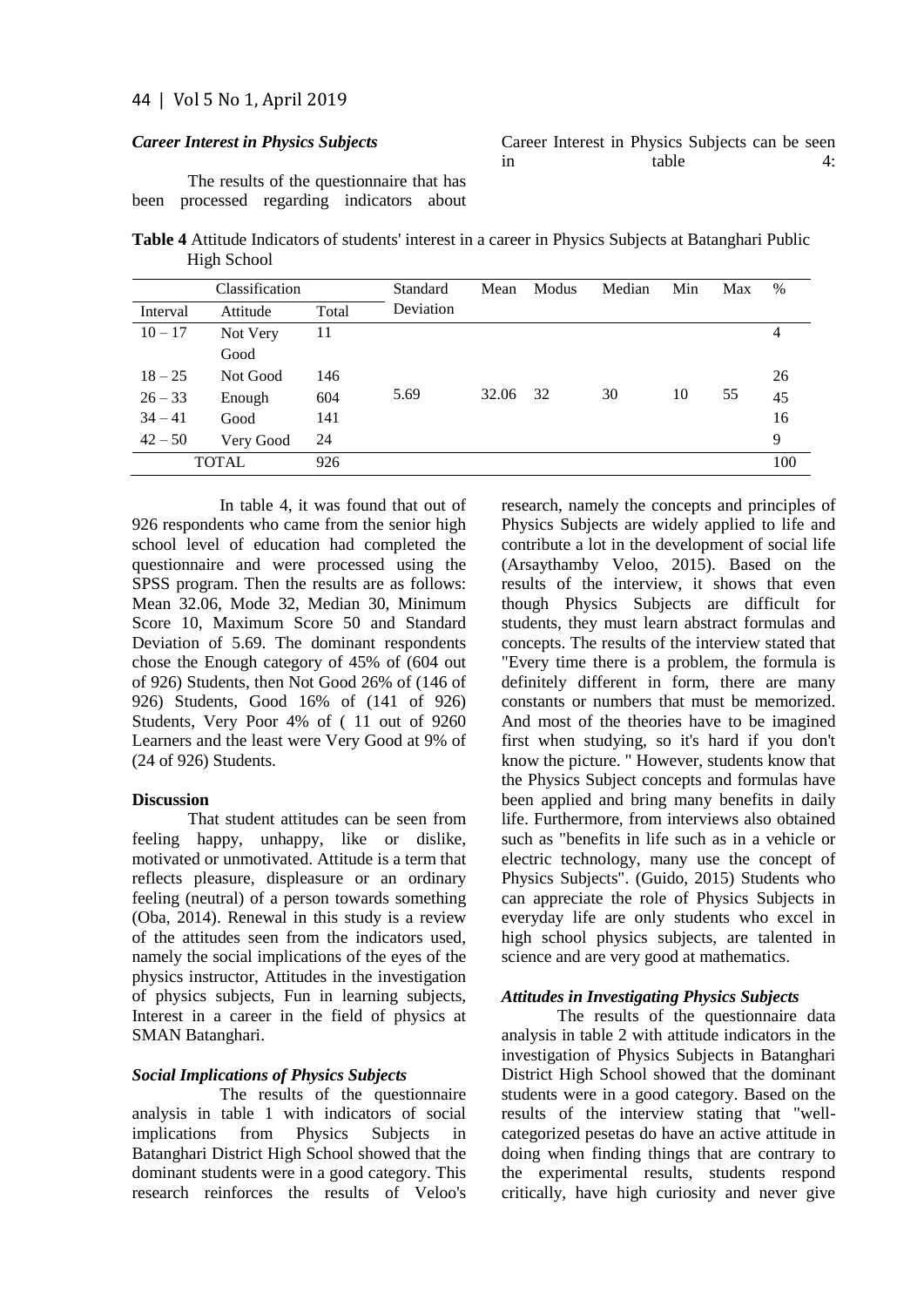up". However, by conducting experiments, Physics Subject lessons are not boring. I also know the application of Physics Subject laws. "If you have trouble finding answers or certain things during the experiment, you would rather find your own answers or ask friends". If I still can, I prefer to find out myself and read in my book. But if you don't know, I just asked the teacher or friend.

The results of interviews conducted, it was found that students like to conduct experiments, which indicates that these students like to think critically, find interesting new things from Physics Subjects through the investigation they did. Physics subject matter is based on concepts so that in learning abstract things there will be obstacles for students and teachers (Civelek, 2014). By conducting experiments, abstract Physics subject matter becomes easier to understand and attract students. Students who are still strong to find answers to difficult problems in the investigation show students' confidence in their abilities. Students' confidence in their ability to study natural sciences and mathematics largely determines their involvement in investigative activities (Stefan and Ciomos, 2010). The attitude of students who like to ask after trying to find a solution or answer shows that the students' curiosity is very large towards the investigation that they do. Forms of appreciation and support for a scientific inquiry from students show that they value the scientific way of gathering evidence, thinking creatively, thinking rationally, responding to, and communicating, conclusions, because they face life-related situations related to science (Rodger Bybee et. Al. , 2009).

# *Fun in Learning Physics Subjects*

Based on the analysis of questionnaire data processing in Batanghari District High School on indicators of pleasure in learning Physics Subjects addressing the most dominant attitude is a fairly categorized attitude with a percentage of 55.5%. From the results of these data, it can be said that the attitude of pleasure Learners in learning Physics Subjects is sufficient or the average is positive. The results of interviews with students who are categorized as sufficiently known that like to study Physics Subjects for various reasons, for example, because Physics Subject matter has to do with daily life and because learning Physics Subjects is very pleasant. "Do you enjoy learning Physics

Subjects?" I like it because learning Physics Subjects has many advantages in everyday life and comfortable classrooms, making me better understand Physics Subjects, so I love learning Physics Subjects.

A good attitude towards pleasure in learning Physics Subjects is one of the important elements in learning Physics Subjects. Ainley (2011) states that good Physics Subject learning outcomes are influenced by learners' scientific enjoyment and pleasure which provides predictive effects in science learning. Incorrect learners' positive attitudes in the indicators of learning pleasure Physics Subjects are caused by classrooms. Comfortable classrooms can develop students' skills and enhance the learning pleasure of Physics Subjects (Rawatee Maharaj-Sharma 2017). The happy attitude in learning Physics Subjects that Students have will make Students enjoy the learning process of Physics Subjects in the classroom so that Students succeed in learning Physics Subjects. Experience positive emotions such as the relationship of pleasure and pleasure with successful learning and self-perceptions about improving well-being (Lucardie, 2014).

# *Career Interest in Physics Subjects*

Can be seen from the results of questionnaire data processing in Batanghari District High School, on the indicators of interest in a career in the field of Physics Subjects, the most dominant attitude of the Learners is the sufficient category of 46%. The results of these data show the average Student has a positive attitude in a career in the field of Physics Subjects. Based on the results of interviews with students who are categorized as sufficient attitude, it is known that "when they are adults want to work in the field of Physics Subjects". However, they are interested in a career in Physics Subjects.

"I want to have a career in Physics Subjects, but not to become a teacher, because being a teacher is a hard job".

Interest and interest are the main keys to increasing student participation in a career in the field of physics subjects. To be able to improve students in a career in the field of Physics Subjects need to pay attention to their interests which interest greatly influences the achievement of career and personal life (Arslan, 2015). The interest in science possessed by students at the secondary school level affects careers related to science in the future (Juan,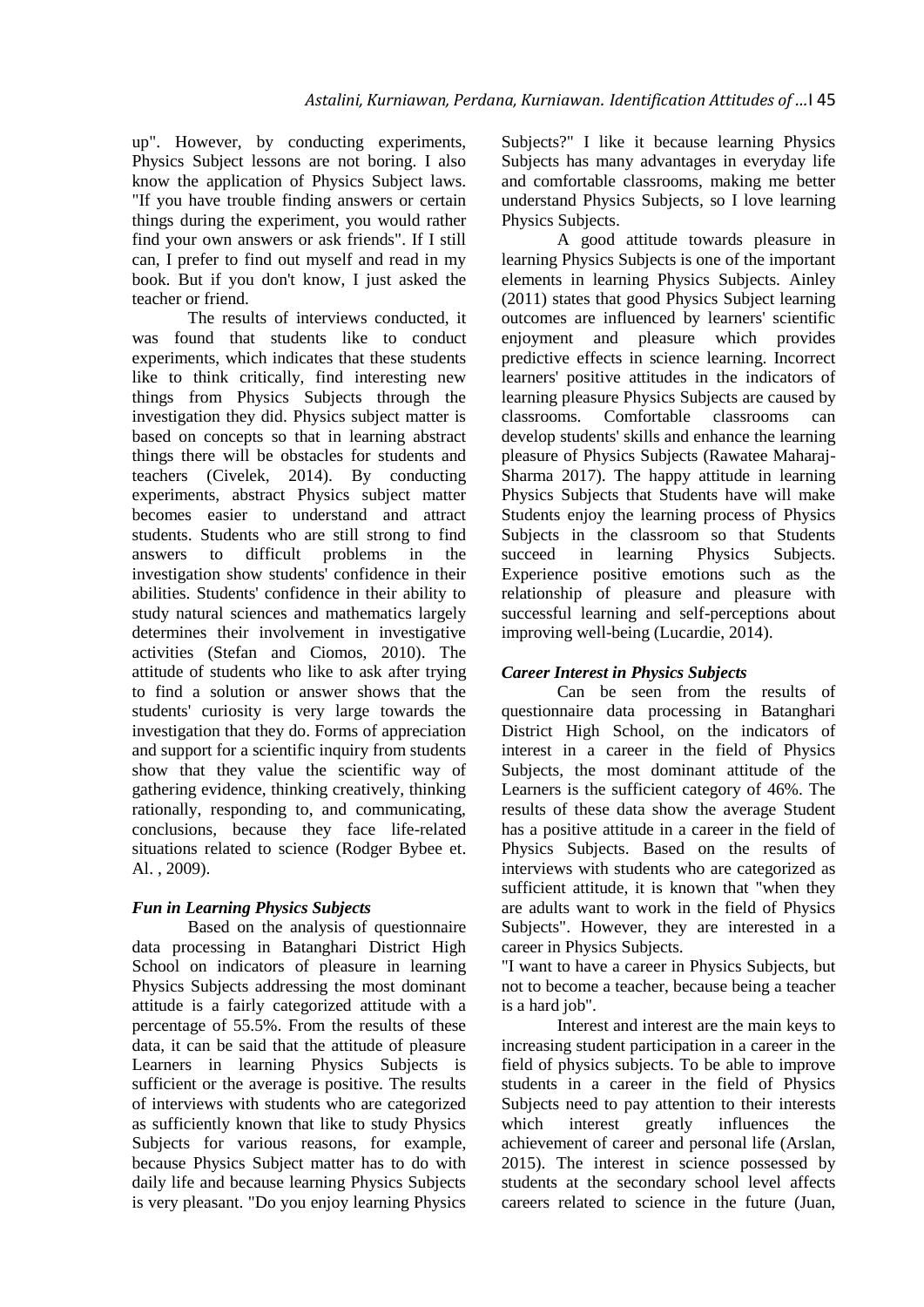2016). In addition to interest, have a positive attitude of students who in learning Physics Subjects also affect the career of students in the field of Physics. Having a positive attitude and interest in Physics Subjects can lead to a future career interest in the field of Physics Subjects will increase (Welch, 2010). Career interest in Physics Subjects is one of the good capital to improve learning outcomes in Physics Subjects. A career in Physics causes students to be interested in learning Physics Subjects that will affect achievement and learning outcomes (Rodger Bybee, 2009). Students who want to pursue a career in the field of Physics Subjects will broaden their horizons and curiosity towards Physics Subjects.

From the results obtained by researchers based on the questionnaires that have been disseminated, there is a very dominant obstacle, namely Career Interest in Physics Subjects which has a very high percentage of 926 Middle School students in Batanghari regency, which is 35%. From the results the researchers found in the field, why is the interest in a career in the field of Physics Subjects very large, it is due to

the lack of interest possessed by each student to deepen the learning of Physics Subjects themselves. Because for a career in the field of Physics Subjects must also pay attention to the interest of the Learners in the lesson itself because interest greatly influences the career achievements and personal lives of Students (Arslan, 2015). Then the obstacle that has a high percentage level of 926 students is the fun in learning physics subjects, which is 19.1%. From the results that the researchers have found, namely why the learning pleasure in Physics Subjects is quite high, because the learning and learning process is not good and also the lack of support from facilities and infrastructure which in this case is the condition of the classroom that is quite inadequate, resulting in a lack of pleasure Students learn specifically, in the subject matter of Physics. Because, comfortable and feasible classrooms can develop and foster the skills of learners and pleasure Students in learning, especially in Physics Subjects (Rawate Maharaj-Sharma, 2017).

*Problems faced in improving attitudes*

| <b>Statement</b>                           | Learners $(n=926)$ |  |
|--------------------------------------------|--------------------|--|
| Social Implications of Physics Subjects    | $20(2.6\%)$        |  |
| Attitudes in Physics Subject Investigation | 31 (3.3%)          |  |
| Fun in Learning Physics Subjects           | 159 (19.1%)        |  |
| Career Interest in Physics Subjects        | 157 (30%)          |  |
|                                            |                    |  |

**Table 5** Constraints found in Batanghari Regency High School Middle School students

From the results that have been obtained from the respondents who have filled out the questionnaire distributed by the researchers, the researchers found that there were 4 obstacles that were found by the students towards their attitudes toward Physics Subject learning (Table 4.5): Social Implications of Physics Subjects (2.6%), Attitudes in Physics Subject (2.6%), Attitudes in Physics Subject Investigation (3.3%), Physics Subject Learning Fun (19.1%), Career Interest in Physics Subjects (35%).

In the results obtained from the respondents, the researchers also found other obstacles, namely the social implications of Physics Subjects, there were 20 respondents or 2.6% of 926 students categorized as bad attitudes. The obstacles faced by students are that they think that Physics Subjects are something complicated and abstract so it is difficult to find a solution to the problem. Students are often difficult to interpret the symbol of events in the equation (Kabil, 2015). Next is the attitude in the investigation of Physics Subjects, 3.3% of Students or a number of 31 Students in the category of bad attitude. Constraints faced by students in the form of thinking patterns Students who prefer to get answers instantly in Physics Subjects and do not like structured activities because it is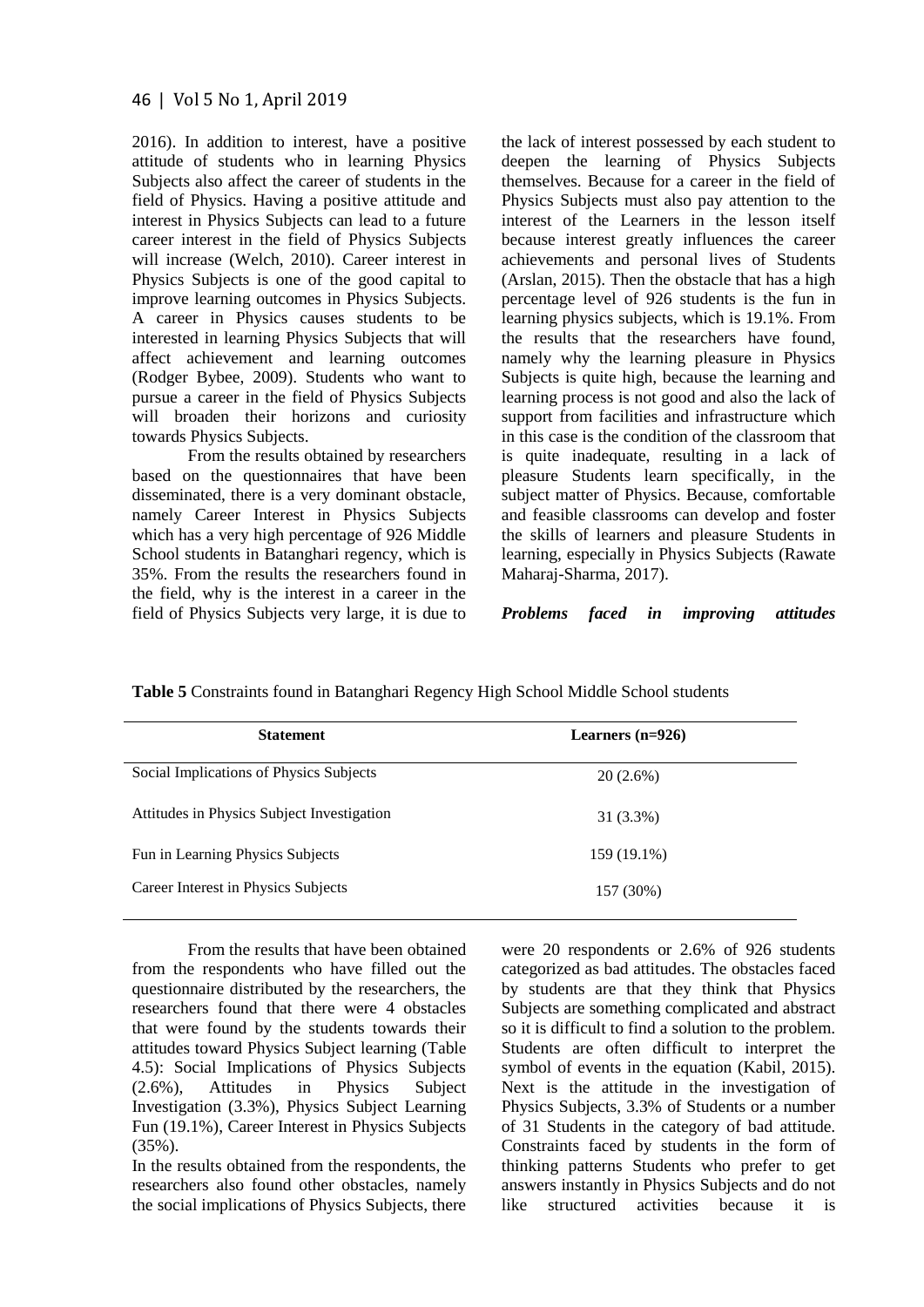complicated and unpleasant. The students' assumption that Physics Subjects are very abstract and very difficult is one of the problems (Pehlivan and Koseoglu, 2011). Students cannot think critically because they are lazy and lack curiosity. If they are happy with Physics Subjects, they will help the students themselves. Students who are very interested in increasing their study time, especially in learning Physics Subjects, will improve achievement, learning outcomes and interest in a career in the field of Physics (Rodger Bybee, 2009). Therefore, because of the lack of interest of students in a career in the field of Physics Subjects and the lack of fun in learning Physics Subjects which causes Students not to increase the time to study Physical Subjects.

## **CONCLUSIONS AND SUGGESTIONS**

From the results of the analysis that has been done, it was found that the attitudes of students in Batanghari high school on indicators of attitudes toward Physics Subject research, fun in learning Physics Subjects and career interest in Physics Subjects Students are quite good at being balanced with attitude Students on the indicator of adoption of scientific attitudes that students behave well. This is because a sufficient attitude on the three indicators will influence the social implications of the Physics Subject. The adequate attitude of students is a balanced attitude in learning Physics Subjects because subjects are difficult to understand.

Suggestions from researchers, so that schools in Batanghari High School can improve the attitudes of students or students, in order to improve in terms of the affective domain of students.

## **REFERENCES**

- Ainley, M. A. (2011). A Cultural Perspective on the Structure of Student Interest in Science. *International Journal of Science Education*, 51-71.
- Arsaythamby Veloo, R. N. (2015). Attitude towards Physics and Additional Mathematics Achievement towards Physics Achievement. *International Education Studies*, 35-43.
- Arslan, N. I. (2015). High school students' educational and career interest (science– technology– mathematics) and career

adaptabilities. *Australian Council for Educational Researc*h, 166-172.

- Asih, D, A, P. (2017). Pengaruh Pengguna Fasilitas Belajar di Lingkungan Alam Sekitar Terhadap Keterampilan Proses Sains. *Jurnal Formatif,* 7(1): 13-21.
- Civelek, Turhan, Erdem Ucar & Hakan Ustunel. (2014).Effects of a Haptic Augmented Simulation on K-12<br>Students'Achievement and their Students'Achievement and Attitudes towards Physics, *Eurasia Journal of Mathematics, Science & Technology Education, vol* 10(6), Hal. 565-574.
- Cohen, L. M. (2007). *Research Methods in Education.* New York: Routledge.
- Creswell, J. W. (2012). *Research Design Pendekatan Kualitatif, Kuantitaif dan Mixed Cetakan ke-2.* Yogyakarta: Pusaka Belajar.
- Darmawangsa, R. (2018). Pengembangan instrument sikap siswa sekolah menengah atas terhadap mata pelajaran fisika. JPF: Jurnal Pendidikan Fisika, 6(1), 107-114.
- Depdiknas. (2003). Undang-undang RI No.20 tahun 2003. Tentang sistem pendidikan nasional.
- Erdemir, N. (2009). Determining students' attitude towards physics through problem-solving strategy. *Asia-Pacific Forum on Science Learning and Teaching*, 1-19.
- Esther Agunbiade, K. N. (2017). An Exploratory Study of the Relationship between Learners' Attitudes Towards Learning Science and Characteristics of an Afterschool Science Club. *African Journal of Research in Mathematics, Science and Technology Education*, 271-281.
- Guido, R. M. (2013). Attitude and Motivation towards Learning Physics. *International Journal of Engineering Research & Technology*, 2087-2094.
- Giancoli, D. C. (2014). *Mata Pelajaran Fisika : Prinsip dan Aplikasi Edisi ke 7Jilid 1.,*  Jakarta: Erlangga.
- Guzel, Hatice. (2004). The Relationship Between Students' Success in Physics